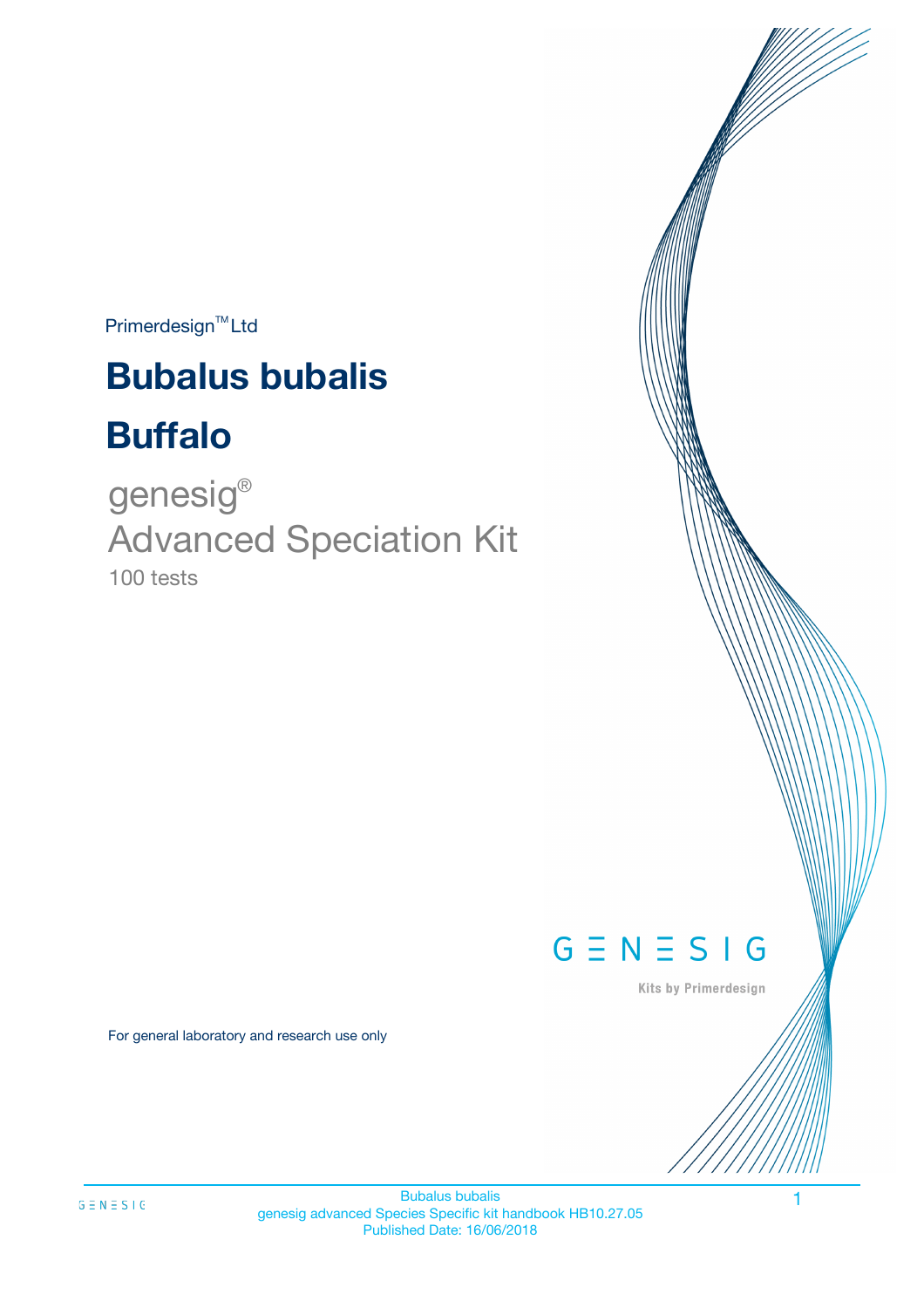### Principles of the test

#### **Real-time PCR**

This kit provides a method for detecting Bubalus bubalis mitochondrial DNA in food samples. The kit is based on the PCR amplification of a unique species-specific tag present in the mitochondrial genome. The mitochondrial genome is an ideal target since it has been sequenced for many different species. This allows comprehensive bioinformatics analysis followed by careful design to ensure specific detection of the desired species whilst excluding detection of other related species. Furthermore, since there are multiple copies of each mitochondrial genome within each cell, the detection sensitivity for this kit is up to 100 times greater than that of a test which targets a single copy locus within the nuclear DNA genome.

PCR amplification is detected by means of a hydrolysis probe ("Taqman-style") which is degraded during PCR, releasing fluorescence. The fluorescence trace can be used to both detect and quantify the number of copies of Bubalus bubalis mitochondrial DNA present in the sample.

#### **The 'advanced' speciation principle**

Primerdesign's advanced speciation kits represent a significant advancement in PCR-based speciation testing. These kits are supplied in a multiplex format enabling both species-specific and 'universal animal' detection in a single well. The relative signals produced by each of these tests allows the user to calculate speciation percentages with minimal sample usage. Furthermore, the unique application of a positive control sample as a PCR calibrator allows the user to increase the accuracy of their reported results. This calibration also helps overcome many of the assumptions and hurdles associated with PCR, enabling accurate inter-laboratory testing.

An advanced speciation test allows the user to calculate what percentage of sample is derived from the species of interest, along with the sensitivity of the particular test.

#### **Positive control**

The kit contains a Bubalus bubalis DNA positive control sample for the PCR set up. This DNA is used to generate Ct values for both the species-specific and the universal component of the speciation test. The difference between these two values provides an accurate representation of a 100% Bubalus bubalis sample.

Each time the kit is used, at least one positive control reaction must be included in the run. This positive sample demonstrates that both sets of primers and probe are detecting the species of interest. If no amplification is observed for the positive control, the test results are invalid and must be repeated.

Care should be taken to ensure that the positive control does not contaminate any other kit component which would lead to false-positive results. This can be achieved by handling this component in a Post PCR environment. Care should also be taken to avoid cross-contamination of other samples when adding the positive control to the run. This can be avoided by sealing all other samples and negative controls before pipetting the positive control into the positive control well.

#### **Negative control**

To validate any positive findings a negative control reaction should be included every time the kit is used. For this reaction the RNase/DNase free water should be used instead of template. A negative result indicates that the reagents have not become contaminated while setting up the run.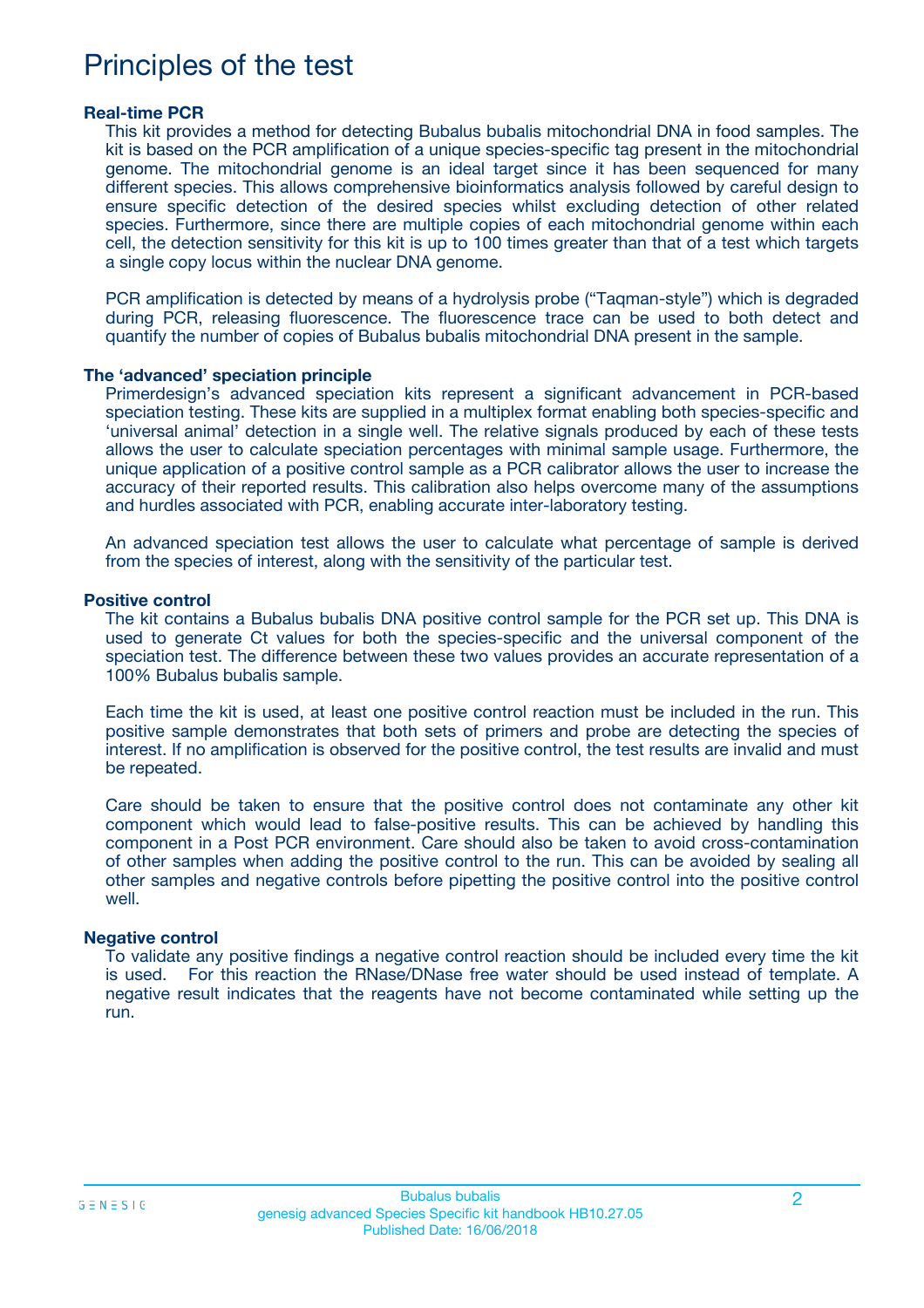#### **Endogenous control**

One of the functions of the universal meat signal is to serve as an endogenous control, confirming the extraction of a valid biological template. An early universal meat signal indicates the presence of a good yield of animal material. A poor signal indicates that there is an insufficient amount of animal material to perform an accurate speciation test.

#### **Specificity**

The kit is designed to specifically detect Buffalo species that are relevant to the food industry and to give negative detection on other possible animal species.

If you have a query about the detection status of a specific species or sub-species please enquire: enquiry@primerdesign.co.uk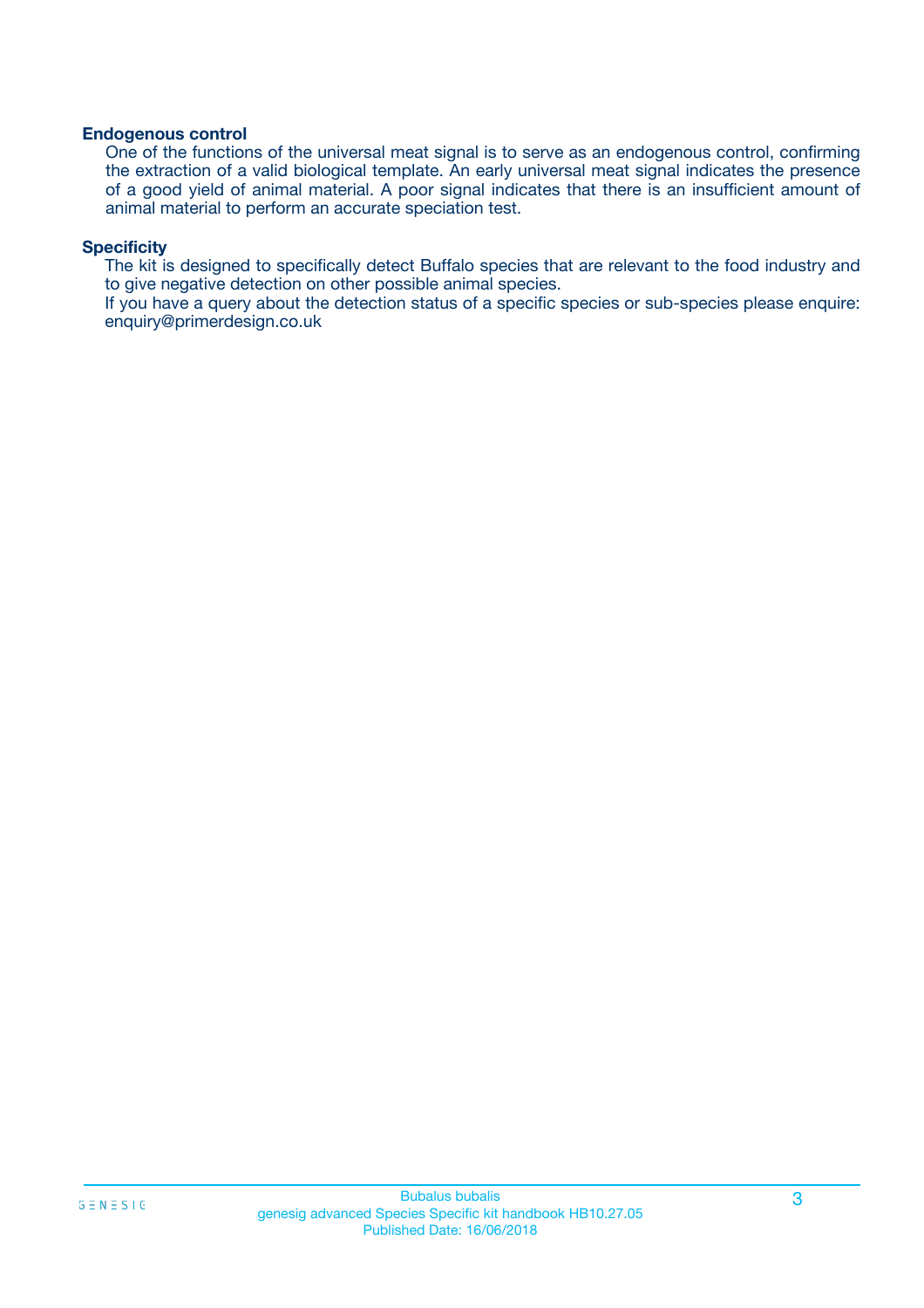## Kit contents

- **Bubalus bubalis specific/Universal animal primer/probe mix (BROWN)** FAM/VIC labelled
- **Bubalus bubalis positive control template (RED)**
- **RNase/DNase free water (WHITE)** for resuspension of primer/probe mix
- **Template preparation buffer (YELLOW)** for resuspension of positive control template

# Reagents and equipment to be supplied by the user

#### **Real-time PCR Instrument**

#### **DNA extraction kit**

This kit is recommended for use with genesig Easy DNA/RNA extraction kit. However, it is designed to work well with all processes that yield high quality DNA with minimal PCR inhibitors.

#### **oasig**TM **lyophilised or Precision®PLUS 2X qPCR Master Mix**

This kit is intended for use with oasig or PrecisionPLUS2X qPCR Master Mix.

#### **Pipettors and Tips**

**Vortex and centrifuge**

**Thin walled 1.5 ml PCR reaction tubes**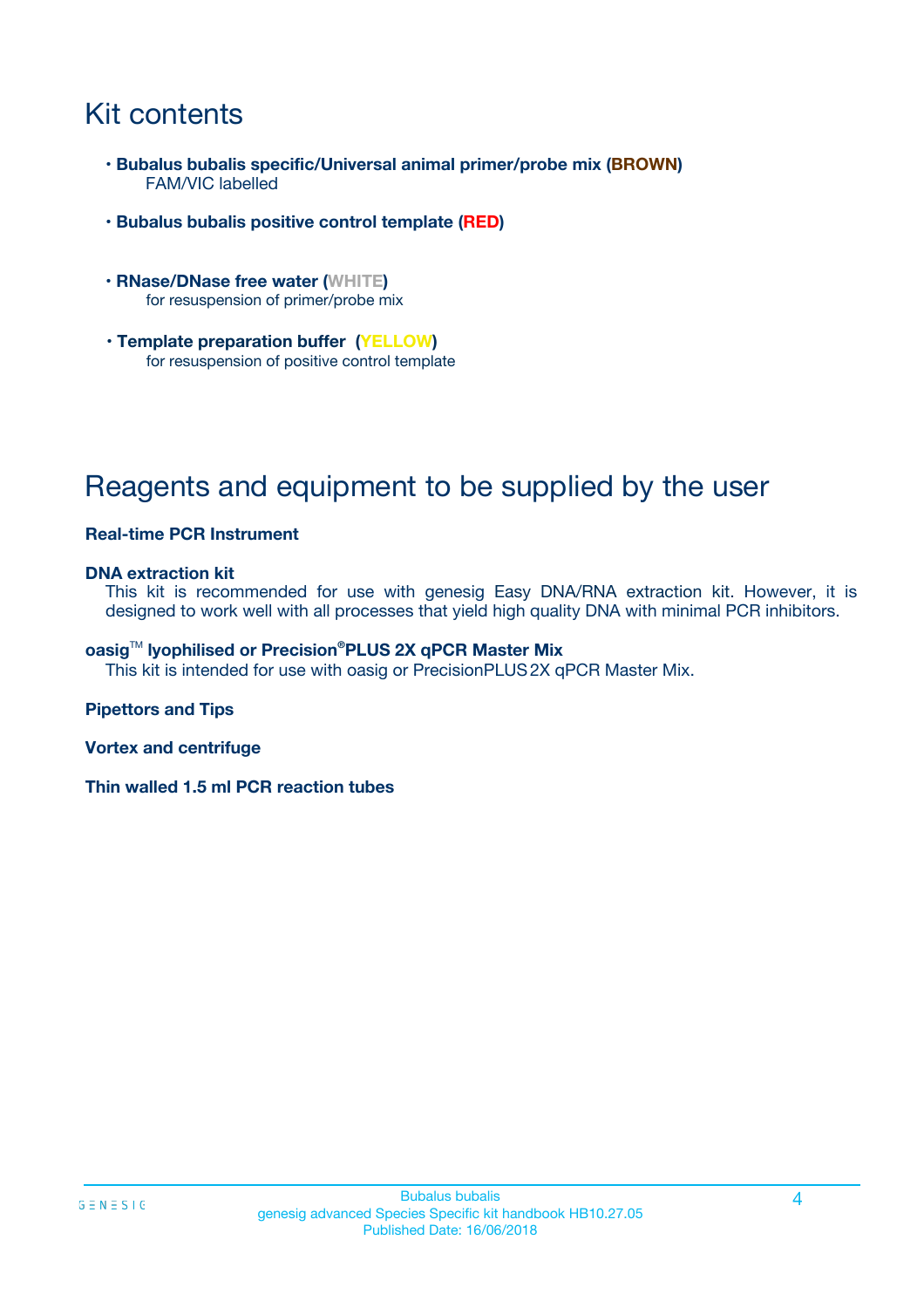### Kit storage and stability

This kit is stable at room temperature but should be stored at -20ºC on arrival. Once the lyophilised components have been resuspended they should not be exposed to temperatures above -20°C for longer than 30 minutes at a time and unnecessary repeated freeze/thawing should be avoided. The kit is stable for six months from the date of resuspension under these circumstances.

Primerdesign does not recommend using the kit after the expiry date stated on the pack.

### Suitable sample material

All kinds of sample material suited for PCR amplification can be used. Please ensure the samples are suitable in terms of purity, concentration, and DNA integrity. Always run at least one negative control with the samples. To prepare a negative control, replace the template DNA sample with RNase/DNase free water.

### Dynamic range of test

Under optimal PCR conditions genesig Bubalus bubalis detection kits have very high priming efficiencies of >95% and can detect less than 100 copies of target template.

### Notices and disclaimers

This product is developed, designed and sold for research purposes only. It is not intended for human diagnostic or drug purposes or to be administered to humans unless clearly expressed for that purpose by the Food and Drug Administration in the USA or the appropriate regulatory authorities in the country of use. During the warranty period Primerdesign genesig detection kits allow precise and reproducible data recovery combined with excellent sensitivity. For data obtained by violation to the general GLP guidelines and the manufacturer's recommendations the right to claim under guarantee is expired. PCR is a proprietary technology covered by several US and foreign patents. These patents are owned by Roche Molecular Systems Inc. and have been sub-licensed by PE Corporation in certain fields. Depending on your specific application you may need a license from Roche or PE to practice PCR. Additional information on purchasing licenses to practice the PCR process may be obtained by contacting the Director of Licensing at Roche Molecular Systems, 1145 Atlantic Avenue, Alameda, CA 94501 or Applied Biosystems business group of the Applera Corporation, 850 Lincoln Centre Drive, Foster City, CA 94404. In addition, the 5' nuclease assay and other homogeneous amplification methods used in connection with the PCR process may be covered by U.S. Patents 5,210,015 and 5,487,972, owned by Roche Molecular Systems, Inc, and by U.S. Patent 5,538,848, owned by The Perkin-Elmer Corporation.

### **Trademarks**

Primerdesign™ is a trademark of Primerdesign Ltd.

genesig**®** is a registered trademark of Primerdesign Ltd.

The PCR process is covered by US Patents 4,683,195, and 4,683,202 and foreign equivalents owned by Hoffmann-La Roche AG. BI, ABI PRISM® GeneAmp® and MicroAmp® are registered trademarks of the Applera Genomics (Applied Biosystems Corporation). BIOMEK® is a registered trademark of Beckman Instruments, Inc.; iCycler™ is a registered trademark of Bio-Rad Laboratories, Rotor-Gene is a trademark of Corbett Research. LightCycler™ is a registered trademark of the Idaho Technology Inc. GeneAmp®, TaqMan® and AmpliTaqGold® are registered trademarks of Roche Molecular Systems, Inc., The purchase of the Primerdesign reagents cannot be construed as an authorization or implicit license to practice PCR under any patents held by Hoffmann-LaRoche Inc.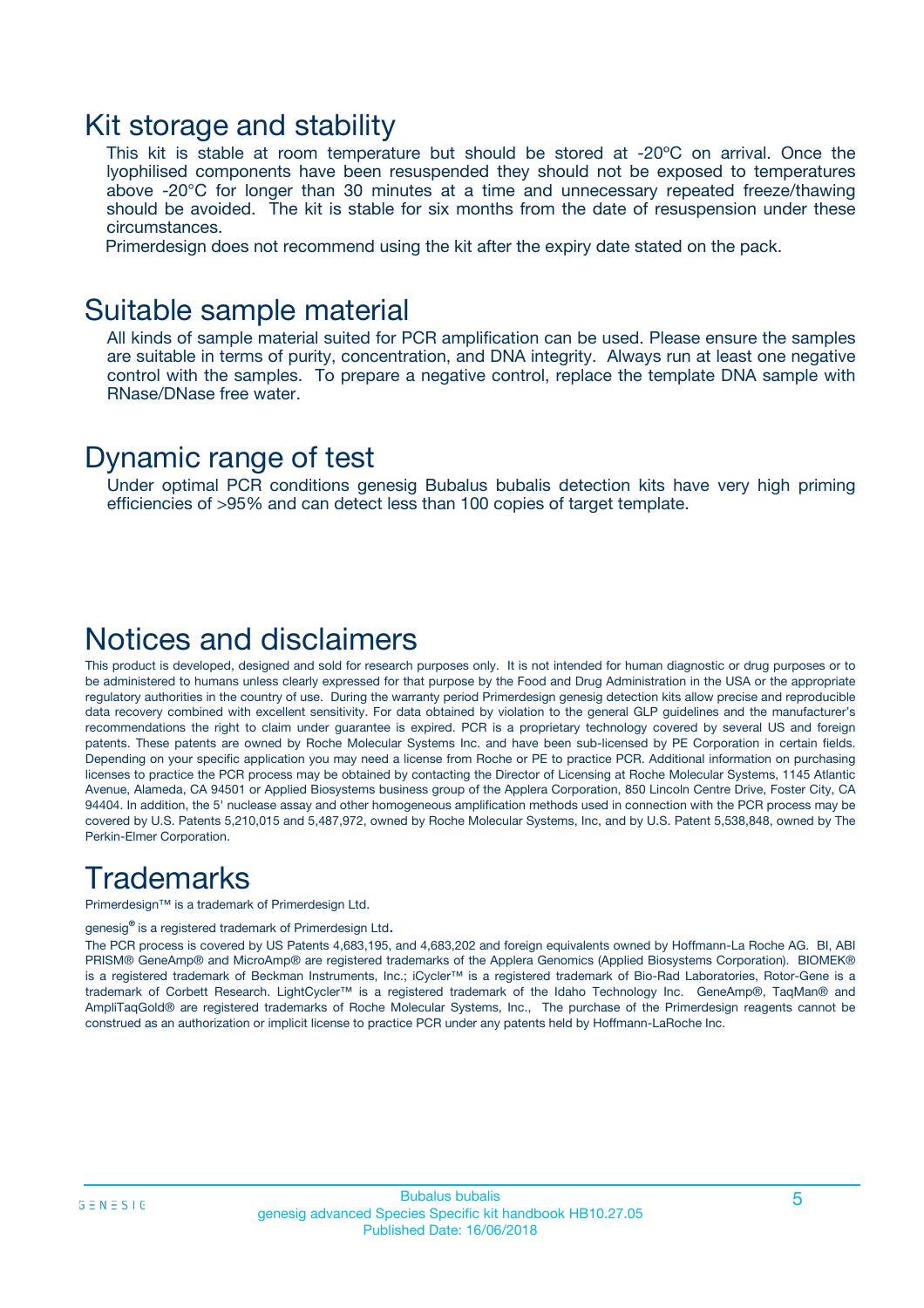### Resuspension protocol

To minimize the risk of contamination with foreign DNA, we recommend that all pipetting be performed in a PCR clean environment. Ideally this would be a designated PCR lab or PCR cabinet. Filter tips are recommended for all pipetting steps.

**1. Pulse-spin each tube in a centrifuge before opening.**

This will ensure lyophilised primer and probe mix is in the base of the tube and is not spilt upon opening the tube.

**2. Resuspend the primer/probe mix in the RNase/DNase free water supplied according to the table below:**

To ensure complete resuspension, vortex each tube thoroughly.

| Component - resuspend in water                                     | <b>Nolume</b> |
|--------------------------------------------------------------------|---------------|
| <b>Pre-PCR pack</b>                                                |               |
| Bubalus bubalis specific/universal animal primer/probe mix (BROWN) | 110 µl        |

#### **3. Resuspend the positive control template in the template preparation buffer supplied, according to the table below:**

To ensure complete resuspension, vortex the tube thoroughly.

| Component - resuspend in template preparation buffer | Volume |
|------------------------------------------------------|--------|
| <b>Post-PCR heat-sealed foil</b>                     |        |
| Bubalus bubalis Positive Control Template (RED) *    | 100 ul |

\* This component contains high copy number template and is a VERY significant contamination risk. It must be opened and handled in a separate laboratory environment, away from the other components.

# qPCR detection protocol

**1. For each DNA sample prepare a reaction mix according to the table below:** Include sufficient reactions for positive and negative controls.

| Component                                                          | Volume   |
|--------------------------------------------------------------------|----------|
| oasig or PrecisionPLUS 2X qPCR Master Mix                          | $10 \mu$ |
| Bubalus bubalis specific/universal animal primer/probe mix (BROWN) | 1 µl     |
| <b>RNase/DNase free water (WHITE)</b>                              | 4 µl     |
| <b>Final Volume</b>                                                | 15 ul    |

- **2. Pipette 15µl of each mix into individual wells according to your qPCR experimental plate set up.**
- **3. Pipette 5µl of DNA template into each well, according to your experimental plate set up.** To obtain a strong signal, the ideal concentration of DNA is 1-3ng/µl. The concentration should not exceed 5ng/µl. Substitute sample DNA for RNase/DNase free water as a negative control. Substitute sample DNA for positive control template as a positive control.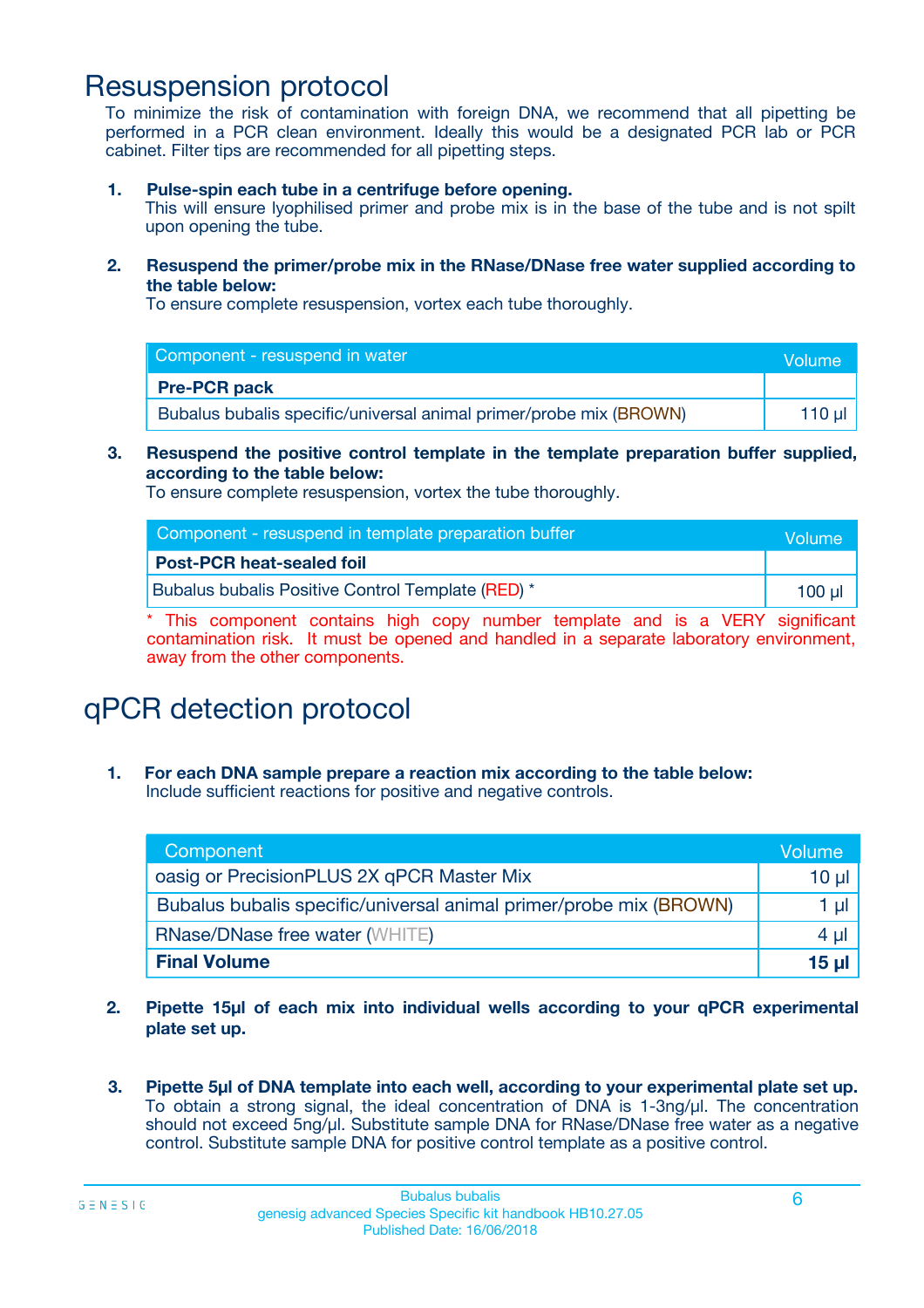# qPCR amplification protocol

Amplification conditions using oasig or PrecisionPLUS 2X qPCR Master Mix.

|             | <b>Step</b>       | <b>Time</b>     | <b>Temp</b> |
|-------------|-------------------|-----------------|-------------|
|             | Enzyme activation | 2 min           | 95 °C       |
| Cycling x50 | Denaturation      | 10 <sub>s</sub> | 95 °C       |
|             | DATA COLLECTION * | 60 s            | 60 °C       |

\* Fluorogenic data should be collected during this step through the FAM and VIC channels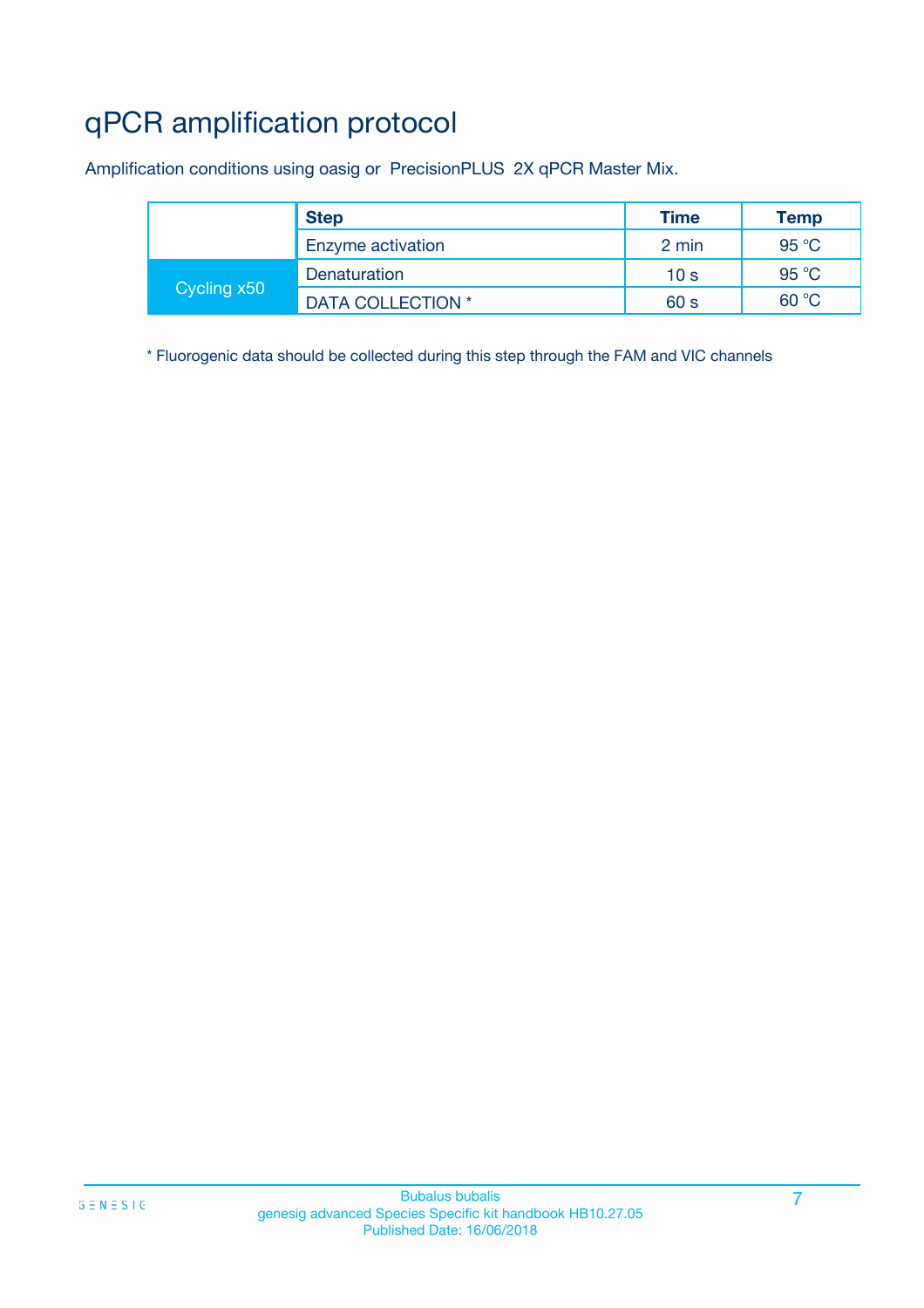### Interpretation of results

Under ideal test conditions the target of interest signal will give a positive signal, the negative control signal will be negative and the positive control signal will be positive. In alternative scenarios please refer to the following table for the correct interpretation:

| <b>Target</b><br>(FAM) | <b>Universal</b><br>signal<br>(NIC) | <b>Positive</b><br>control<br>(FAM & VIC) | <b>Negative</b><br>control<br>(FAM only) | Interpretation                                                              |
|------------------------|-------------------------------------|-------------------------------------------|------------------------------------------|-----------------------------------------------------------------------------|
| ÷                      | ÷                                   | ÷                                         |                                          | <b>POSITIVE RESULT</b><br>calculate species %<br>and check test sensitivity |
|                        |                                     | ÷                                         |                                          | <b>NEGATIVE RESULT</b>                                                      |
|                        |                                     |                                           |                                          |                                                                             |
| ÷                      |                                     | ÷                                         |                                          | <b>EXPERIMENT FAILED</b><br>due to PCR inhibition                           |
| $+$ / -                | $+ 1 -$                             | ٠                                         | $\leq 35$                                | <b>EXPERIMENT FAILED</b><br>due to test contamination                       |
| $+ 1 -$                | $+ 1 -$                             | ÷                                         | > 35                                     | $\star$                                                                     |
|                        |                                     | ÷                                         |                                          | <b>NO ANIMAL DNA DETECTED</b>                                               |
|                        |                                     |                                           | + / -                                    | <b>EXPERIMENT FAILED</b>                                                    |

Positive control template (**RED**) is expected to amplify before Cq 32 in both the FAM and VIC channels. Failure to satisfy this quality control criterion is a strong indication that the experiment has been compromised.

\*Where the test sample is positive and the negative control is positive with a  $Cq > 35$ , the sample must be reinterpreted based on the relative signal strength of the two results:



If the sample amplifies  $> 5$  Cq earlier than the negative control then the sample should be reinterpreted (via the table above) with the negative control verified as negative.



If the sample amplifies  $< 5$  Cq earlier than the negative control then the positive sample result is invalidated and the result should be determined inconclusive due to test contamination. The test for this sample should be repeated.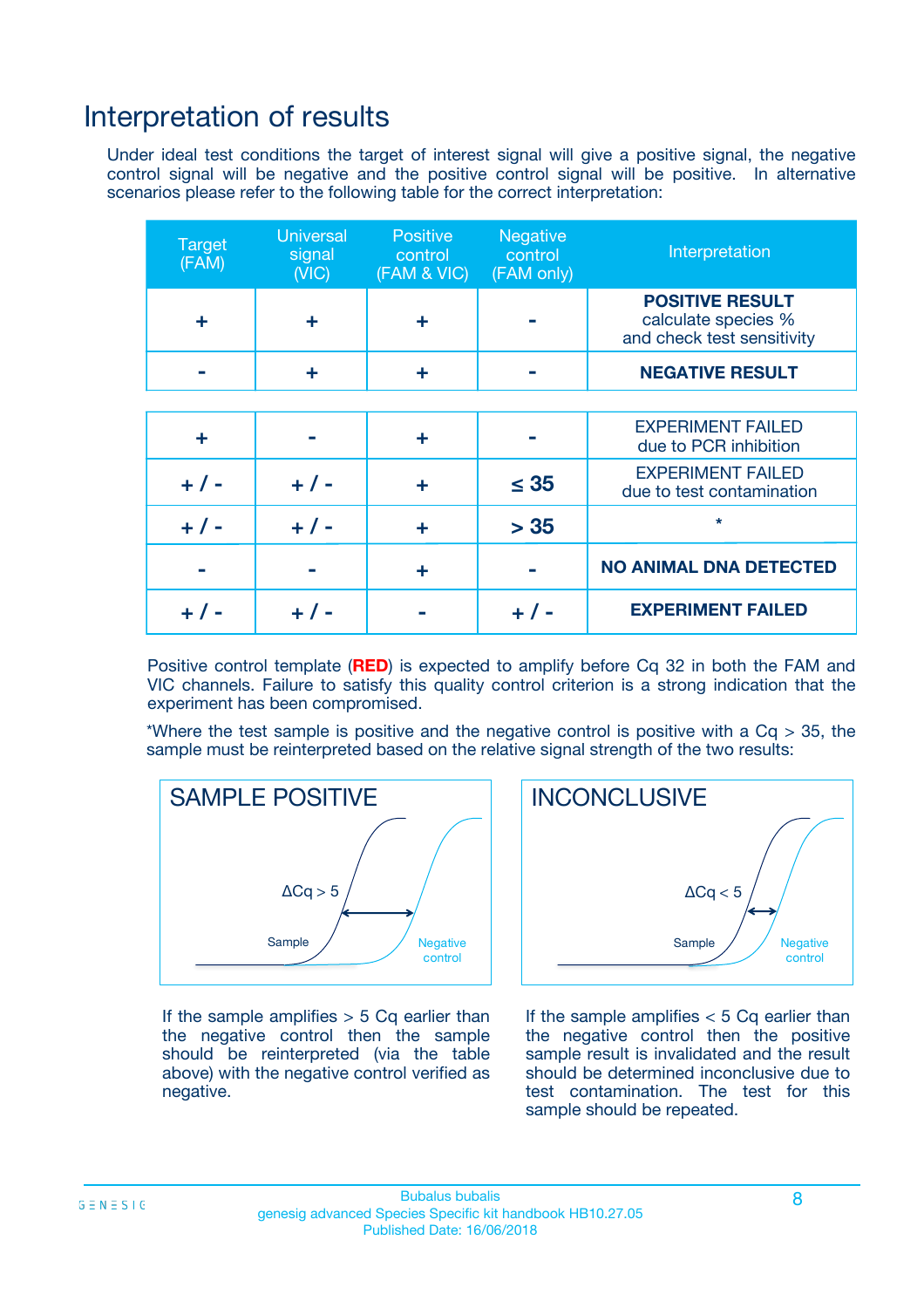#### **Calculating species %**

(n.b. a Microsoft Excel applet for automatic % calculation is available free of charge. Contact support@primerdesign.co.uk to request)

Species % =  $(2^{\wedge}$ -[**(Cq Bubalus bubalis [SAMPLE]** – Cq Bubalus bubalis [+ve control]) - **(Cq** Universal meat [SAMPLE] – Cq Universal meat [+ve control] )]) x 100

Worked example: test gives following Cq values:

Bubalus bubalis test on sample: 24.1 Bubalus bubalis test on positive control DNA: 23.5 Universal meat test on sample: 22.2 Universal meat test on positive control DNA: 22.4

Bubalus bubalis%  $=$ 

 $(2^{\wedge}-(24.1-23.5)-(22.2-22.4))) \times 100 =$ 

 $(2^{\wedge}$  -((0.6) - (-0.2)))  $\times$  100 =

 $(2^{\wedge}$  -0.8)  $\times$  100 = **57.4%** 

n.b. In rare circumstances, some samples may produce a speciation % greater then 100. This is usually due to the presence of PCR inhibition affecting the multiplex reaction and should be reported as 100%. If the reported speciation is greater than 400% then the level of PCR inhibition is likely too great for accurate speciation reporting. Samples such as these should be reextracted with extra washes to remove PCR inhibitors.